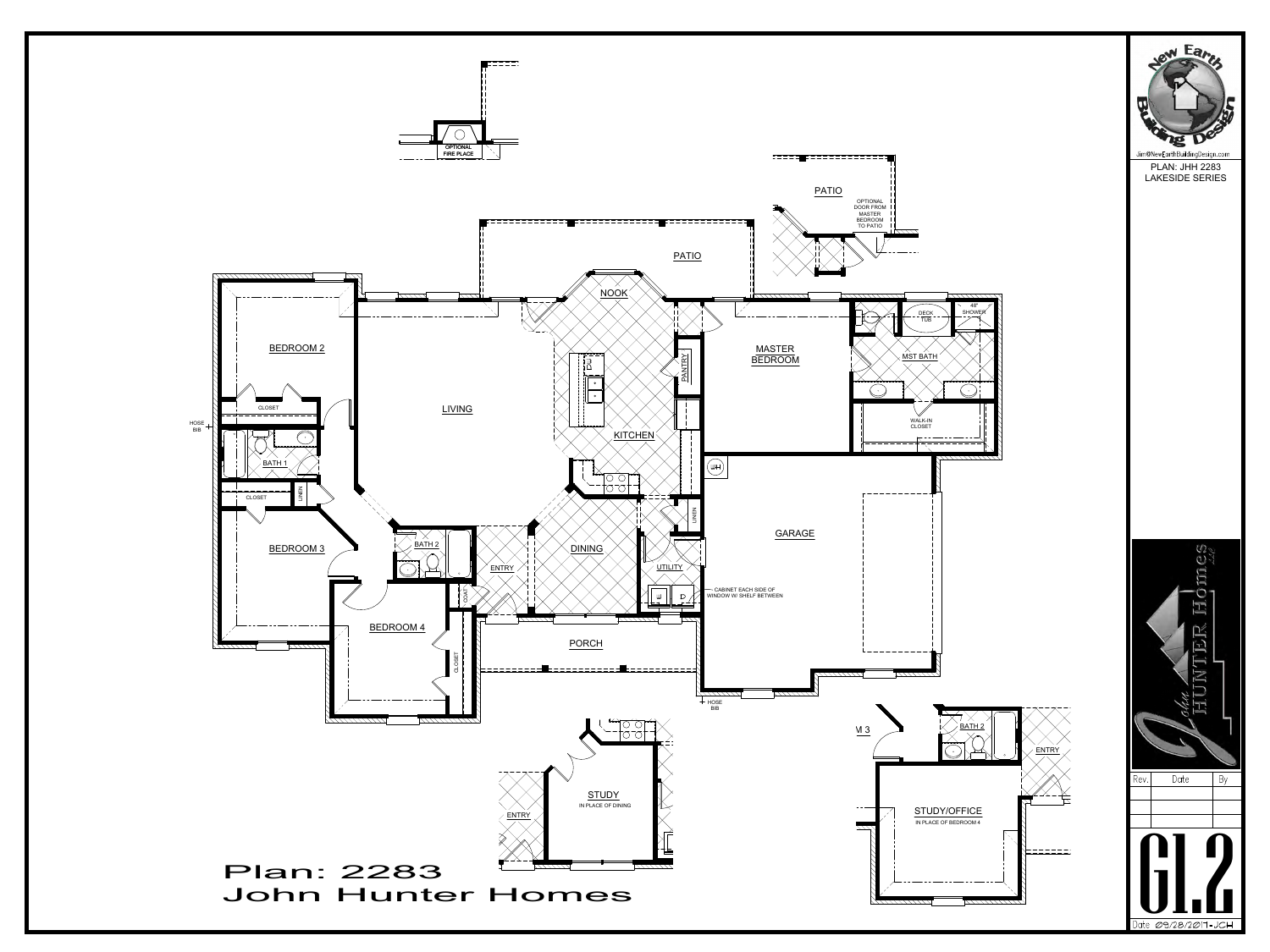

- 
- 
- 
- 
- 
- 
- 
- 
-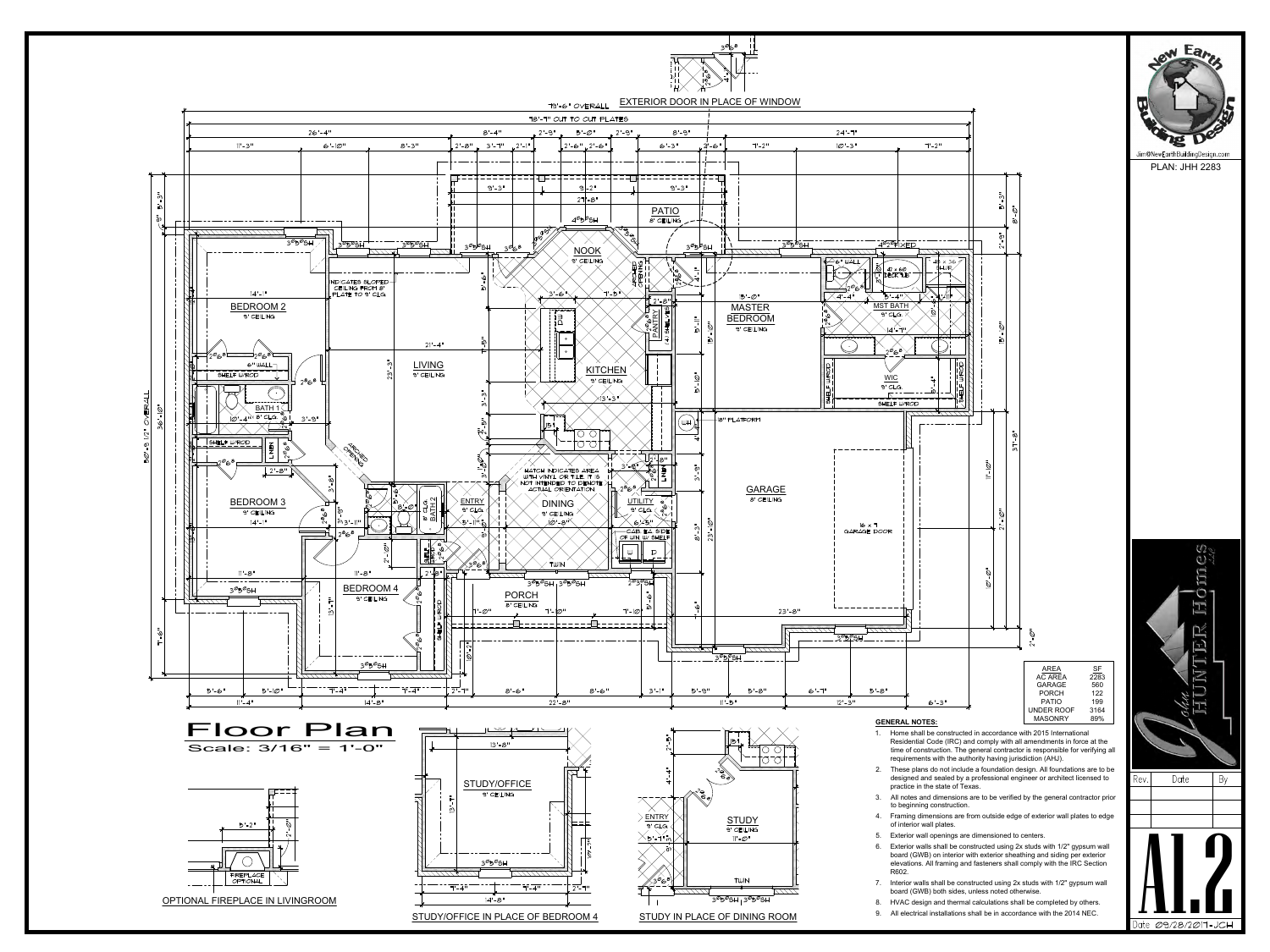





PLAN: JHH 2283 LAKESIDE SERIES ELEVATION A/B

## Elevation B